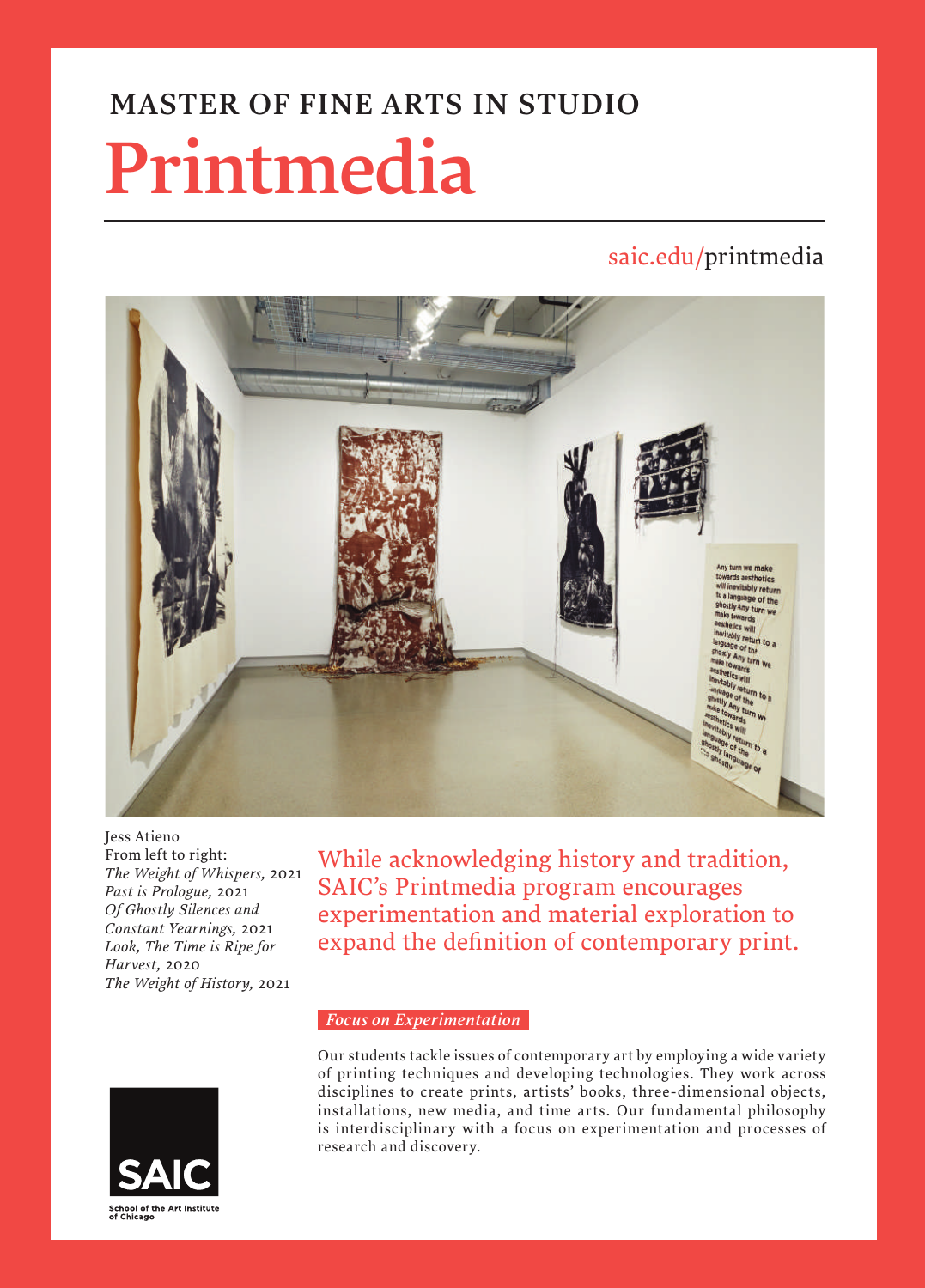## *Faculty*

SHAURYA KUMAR AYANAH MOOR PETER POWER JINA VALENTINE OLI WATT

For complete faculty listing visit: saic.edu/printmedia

## *Faculty*

Our distinguished faculty are nationally and internationally recognized artists committed to expanding the boundaries of print. They are engaged in contemporary theoretical debates and are committed to building a diverse, exciting environment for the exchange and production of cultural objects, images, and ideas.

### *Guided Studio Practice*

In addition to selecting graduate advisors from within the department, each semester students can select from more than 100 graduate faculty advisors representing a myriad of disciplines at SAIC. It is the student's work that drives the choice of an advisor, and both disciplinary and interdisciplinary work is supported and advanced.

#### *Professional Experience*

All students are eligible for up to two teaching assistantships per semester in which they provide technical and instructional support to faculty in the classroom.



# For more information on requirements, please visit:

*saic.edu/printmedia*

## *Curriculum Requirements*

| Studio - MFA 6009 Graduate<br><i>Projects, Seminars and/or a</i><br>maximum of 12 credits of 3000<br>level and above studios | 39 |
|------------------------------------------------------------------------------------------------------------------------------|----|
| Art History - ARTHI 5002<br>Graduate Survey of Modern and<br>Contemporary Art                                                | 3  |
| Art History Electives at the<br>4000 level or above                                                                          | 9  |
| Electives - Any course in any<br>area at 3000 level or above                                                                 | 9  |
| Participation in four<br>graduate critiques                                                                                  |    |
| Participation in the graduate<br>exhibition or equivalent                                                                    |    |
| <b>Total Credit Hours</b>                                                                                                    | 60 |

## *Application Process*

#### Submit:

- ▶ Online application
- ▶ Application fee
- ▶ Official college transcripts
- ▶ Statement of purpose
- ▶ Letters of recommendation
- ▶ ePortfolio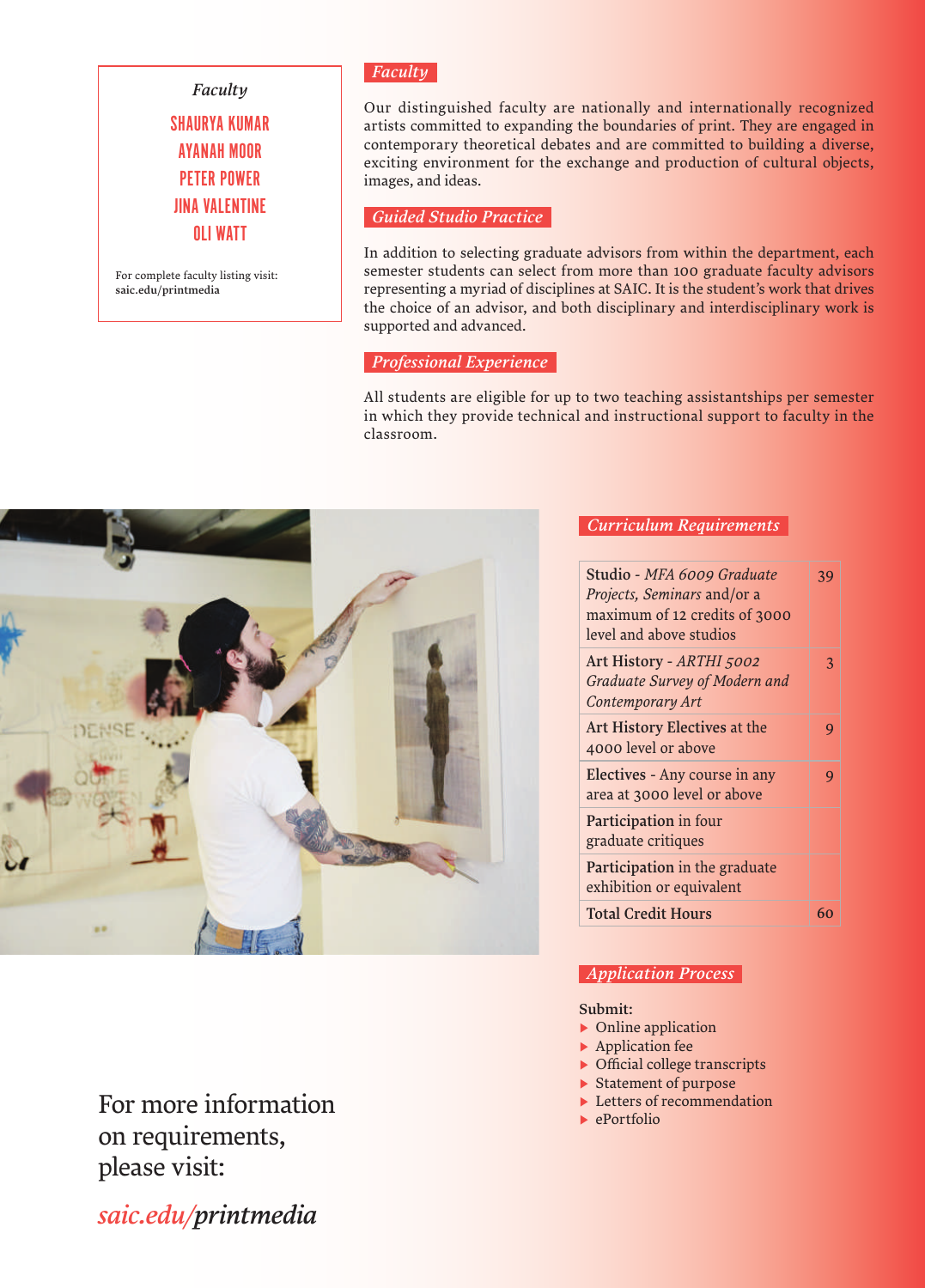The department hosts visiting artists, critics, and scholars from around the world for lectures, critiques, and collaborations, providing opportunities for students to engage in a community beyond SAIC. The department also organizes annual graduate lectures in which students present their studio research to faculty and students from all disciplines.

Visiting Artists

<sup>M</sup><sup>a</sup>r<sup>y</sup> <sup>A</sup>nce<sup>l</sup> *<sup>P</sup>orta<sup>l</sup> <sup>I</sup>*

# Facilities

*Within SAIC's Printmedia department, students have access to individual graduate studios with 24 hour access as well as the following equipment and facilities:*

- ▶ Printmaking facility covering more than 13,000 square feet
- ▶ 6 Intaglio/Relief presses
- ▶ 15 screen printing stations with 2 large format vacuum tables
- ▶ 4 lithography presses and 1 hand offset press
- ▶ Offset studio with 2 automated presses using direct-to-plate printing and 2 risograph printers
- ▶ Darkrooms for screenprinting, lithography, and intaglio
- ▶ Artists' books/bookbinding studio
- ▶ Fully equipped Macintosh computer lab with workstations, scanners and large/medium format printers
- ▶ Access to laser cutters, 3D printers and scanners, CNC routers and other advanced digital and analog technologies
- ▶ Access to highly regarded collections of prints and multiples in the Joan Flasch Artists' Book Collection at SAIC and the Prints and Drawings Study Room at the Art Institute of Chicago



*Fang Parlour* Chris Williford hris Williford ang Parlour, 2018